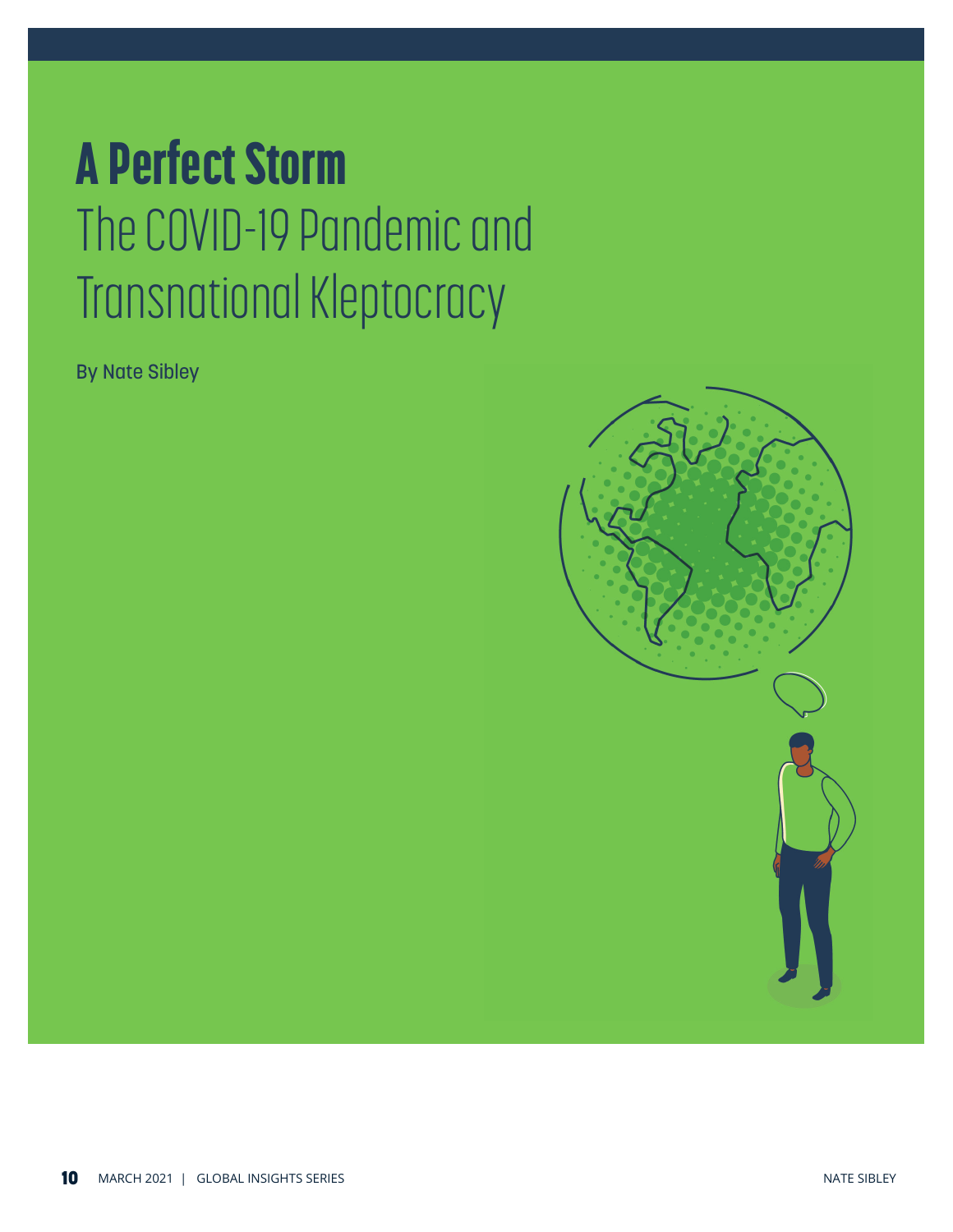The COVID-19 pandemic has exacerbated existing corruption risks<br>worldwide while creating new opportunities for authoritarian<br>regimes to repress political opposition, independent media, and worldwide while creating new opportunities for authoritarian regimes to repress political opposition, independent media, and civil society groups. An unprecedented global surge in public spending and procurement that has sidestepped important safeguards against abuse, combined with distraction and disarray in the international community, has created ideal conditions for transnational kleptocracy. Yet authoritarian regimes also are facing unprecedented challenges, as their populations grow less tolerant of the corruption that often undermines the pandemic response.

The new coronavirus swept across a world that had only recently begun to recognize and acknowledge the serious, pervasive harm inflicted by decades of unchecked transnational corruption. From the Arab Spring to Malaysian voters' backlash against the 1MDB (1Malaysia Development Berhad) scandal,<sup>1</sup> populations suffering the consequences of kleptocracy have turned to social media activism and protests to challenge corrupt political systems. In advanced economies, leaks such as the Panama Papers in 2016 combined with Russian attempts to interfere in democratic processes have caused many to reflect on the role that the legal and financial institutions based in democracies have played in facilitating authoritarian behavior and illicit financial flows. Nonetheless, democratic governments still have far to go in their efforts to insulate these institutions against this "corrosive capital."<sup>2</sup> They are only starting to explore measures that target the corrupt underpinnings of adversarial mafia states—the Global Magnitsky Act being a notable example.<sup>3</sup> Meanwhile, authoritarian leaders continue to engage freely in corrupt activities for the reinforcing purposes of illicit self-enrichment, consolidating their power at home, and projecting malign influence overseas.

Even before the pandemic struck, independent media and civil society groups working to expose and document these activities faced increasing repression. Whether the threat came from authoritarian governments or from sometimes deadly attacks by criminal networks linked to powerful interests in politics and business—no longer just in places like Russia and Venezuela, but in democracies like Malta and Slovakia—those who attempted to perform a watchdog role did so with heightened peril.4 Inspired by the sweeping crackdown launched by Xi Jinping in 2012, several regimes have emulated China's example by coopting anticorruption narratives and launching their own disingenuous campaigns to target political opponents.5

*Authoritarian leaders continue to engage freely in corrupt activities for the reinforcing purposes of illicit self-enrichment, consolidating their power at home, and projecting malign influence overseas.*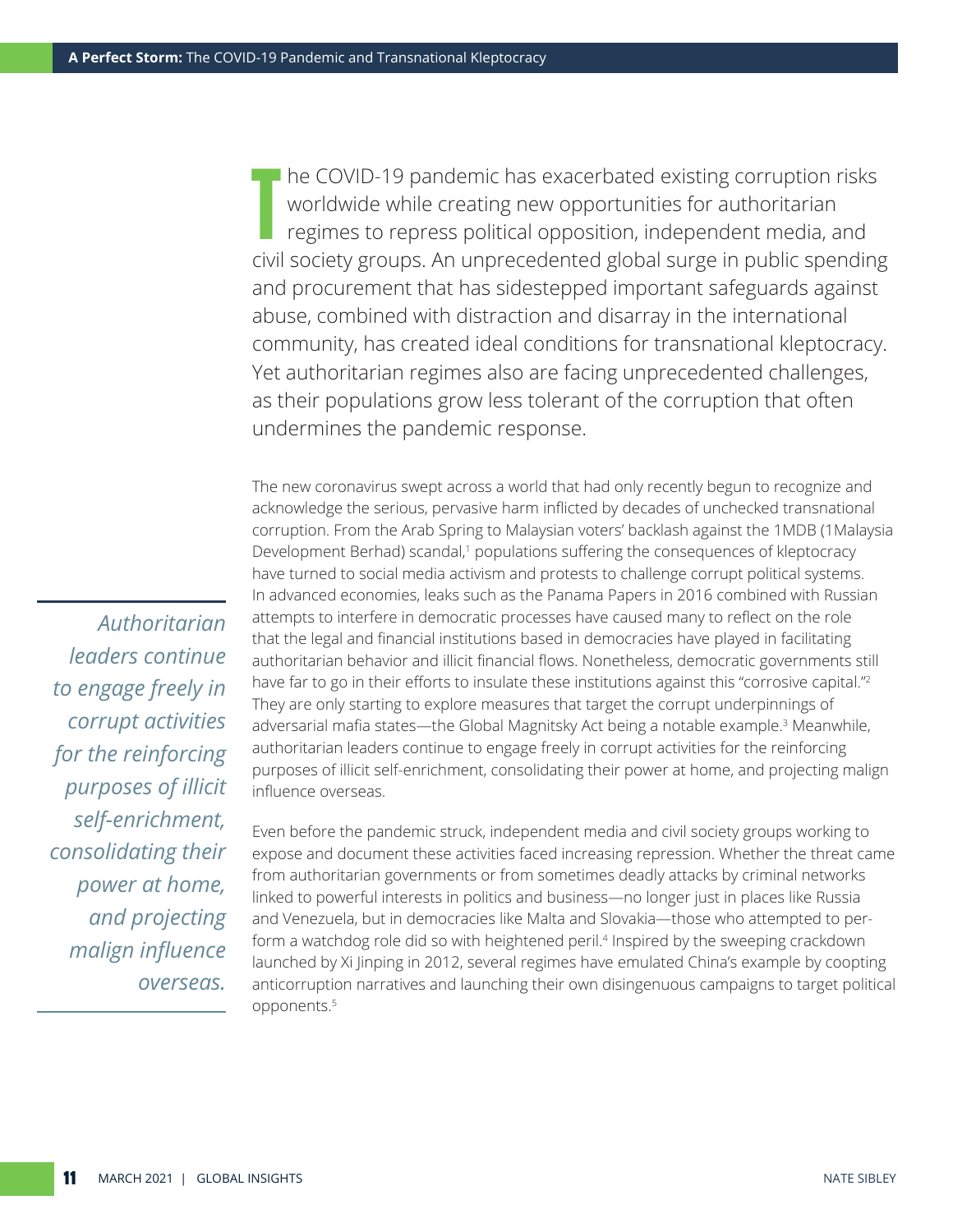Meanwhile, trillions of dollars continue to be siphoned out of developing countries into tax havens and major financial centers. A recent United Nations ([UN\) study](https://www.un.org/development/desa/en/news/financing/facti-interim-report.html) pegged global money laundering at around \$1.6 trillion per year, and found that more than \$7 trillion in private wealth is being held in secretive offshore accounts—the equivalent of 10 percent of global gross domestic product (GDP).<sup>6</sup> This level of capital flight, sustained over decades, has crippled many countries' capacity to respond to unexpected crises like a global pandemic.

## **Opaque public spending**

This is the precarious context into which an estimated \$11 trillion in emergency fiscal assistance has been unleashed worldwide in response to the COVID-19 pandemic.7 Democratic and authoritarian governments alike have suspended or ignored anticorruption safeguards as they scrambled to meet unprecedented strains on their healthcare systems, prop up collapsing economies, and placate fearful and frustrated populations. Anecdotal evidence suggests that the International Monetary Fund's (IMF) early plea to governments to "spend what you can, but keep the receipts" is being adhered to patchily or not at all.<sup>8</sup>

Law enforcement and private sector institutions charged with detecting suspicious financial activity have reported a surge in COVID-related fraud and cybercrime.<sup>9</sup> For corrupt elites, this chaotic environment has created new opportunities for self-dealing, price gouging, bribery, and embezzlement. For obvious reasons, the criminal involvement has been most acute in the healthcare sector, which even in ordinary times loses an estimated \$500 billion to corruption each year.<sup>10</sup> In Russia, wealthy individuals hoarded ventilators and other resources for their own use.11 Moreover, kleptocratic networks also took advantage of the crisis to engage in reputation laundering by stepping in to supply equipment when local health providers came up short.<sup>12</sup> In South Africa, rampant overpricing of personal protective equipment (PPE) and widespread fraud has created a political crisis.<sup>13</sup> But scarcity has created opportunities for graft in almost all sectors. In Bangladesh, for example, officials were accused of reselling six-hundred thousand pounds of rice intended as food aid for hungry citizens.14

#### **Restrictions on civil liberties**

In many countries, these heightened corruption risks have been compounded by draconian restrictions on civil liberties. As of September 2020, the [C](https://www.icnl.org/covid19tracker/)OVID-19 Civic Freedom Tracker, a project of the International Center for Nonprofit Law, identified ninety countries with emergency declarations; 124 with measures affecting freedom of assembly; 44 with measures affecting freedom of expression; and 47 with measures that affect privacy.15 In most cases, these restrictions are legitimate, proportionate, and temporary efforts to prevent further spread of the virus. But others undoubtedly have been implemented primarily in response to perceived threats to governments during this period of uncertainty, or even proactively as an opportunistic attempt to crush dissent while the international community is distracted. Even where they do not directly target efforts to document corruption, these actions can have a chilling effect on investigative activities. The declaration of emergency powers to handle the pandemic response has too often carried echoes of post-9/11 antiterrorism laws enacted hastily by governments whose primary intention was to use them against nonvio-

*The declaration of emergency powers to handle the pandemic response has too often carried echoes of post-9/11 antiterrorism laws enacted hastily by governments whose primary intention was to use them against nonviolent political opponents.*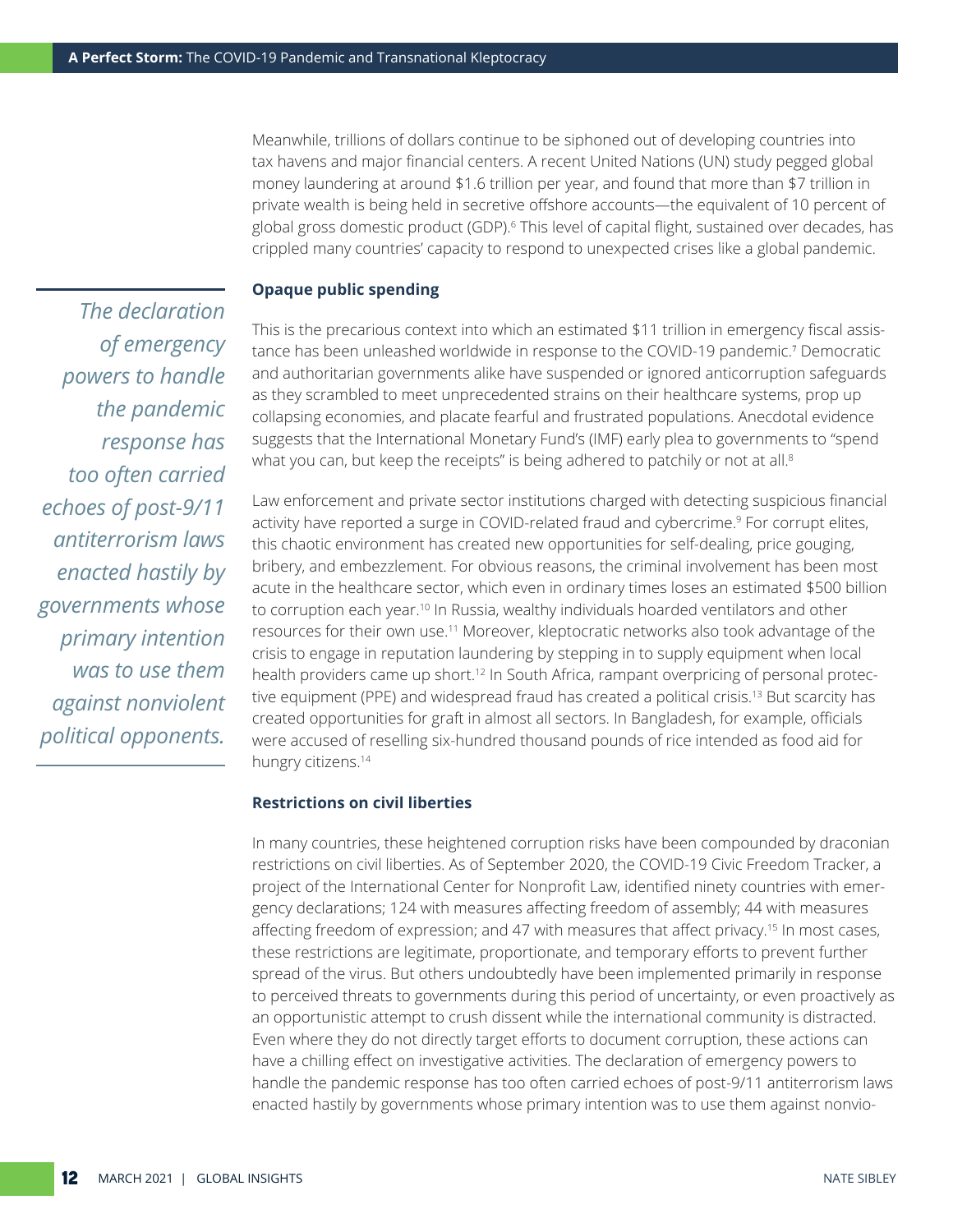lent political opponents.

Legitimate justifications for restricting freedom of expression and access to information are few and far between, especially during a global pandemic when access to reliable information saves lives. Yet according to a [recent survey](https://apnews.com/article/47db5132af91c52d6c0757aa59ffed2b) of 1,308 journalists in 77 countries, three-quarters reported experiencing deliberate obstruction or intimidation in their efforts to cover the virus.16 Several countries also have implemented internet shutdowns, ostensibly to prevent the spread of misinformation about the virus or for vague "security" reasons.<sup>17</sup>

Unsurprisingly, whistleblowers who expose the spread of the new coronavirus or the misappropriation of life-saving resources have been especially targeted. Indeed, the origin of the pandemic [owes much](https://www.axios.com/timeline-the-early-days-of-chinas-coronavirus-outbreak-and-cover-up-ee65211a-afb6-4641-97b8-353718a5faab.html) to the persecution of honest health officials by authorities in Wuhan and subsequent cover-up efforts by Beijing.<sup>18</sup> In Russia, more than a few doctors who have highlighted problems with the country's coronavirus response have faced an unusually gruesome fate: falling to their deaths from windows, with enough suspicion around the circumstances to suggest deliberate defenestration.19

*Perhaps more significantly in the long term, the potential costs of being caught engaging in corruption are higher as populations ordinarily conditioned to tolerate avaricious political elites begin to lose patience.*

Some governments have also enacted prohibitions on movement and initiated surveillance measures that significantly compromise privacy and civic activity. In China, for instance, track-and-trace technology seems likely to become yet another method of monitoring perceived opponents of the Chinese Communist Party.20 In much of the world, edicts that limit movement and assembly are vital for preventing further spread of the virus, yet they have the side effect of hindering journalists and researchers from conducting interviews and other in-person research, especially in societies where it would be unsafe or impractical to do so online. In theory, they also prevent citizens from gathering to protest against corruption and other issues—though of course, this has not stopped anyone in Iraq, Hong Kong, Belarus, or indeed the United States from taking to the streets.

#### **Challenges for kleptocrats**

Even though the pandemic has offered numerous opportunities to those who make a living by fraud or exploitation for self-enrichment, in some cases it has reduced corruption risks and hampered the activities of those engaged in it—albeit temporarily. Anecdotal evidence suggests that closed borders and shuttered businesses have significantly disrupted much of the illicit economy that preys on them. This may especially be true of schemes linked to the cross-border movement of goods such as trade-based money laundering, drug trafficking, and the illegal wildlife trade. Incentives for corruption may have been reduced or have disappeared altogether in sectors affected by the economic shutdown, for example where bribes are routinely demanded in return for license acquisition.

Perhaps more significantly in the long term, the potential costs of being caught engaging in corruption are higher as populations ordinarily conditioned to tolerate avaricious political elites begin to lose patience. In Kenya, for example, police fired tear gas to disperse crowds protesting alleged misuse of PPE.<sup>21</sup> Countries that have tried to use the crisis for political advantage by engaging in exploitative or corrupt behavior often have found their efforts backfiring.<sup>22</sup>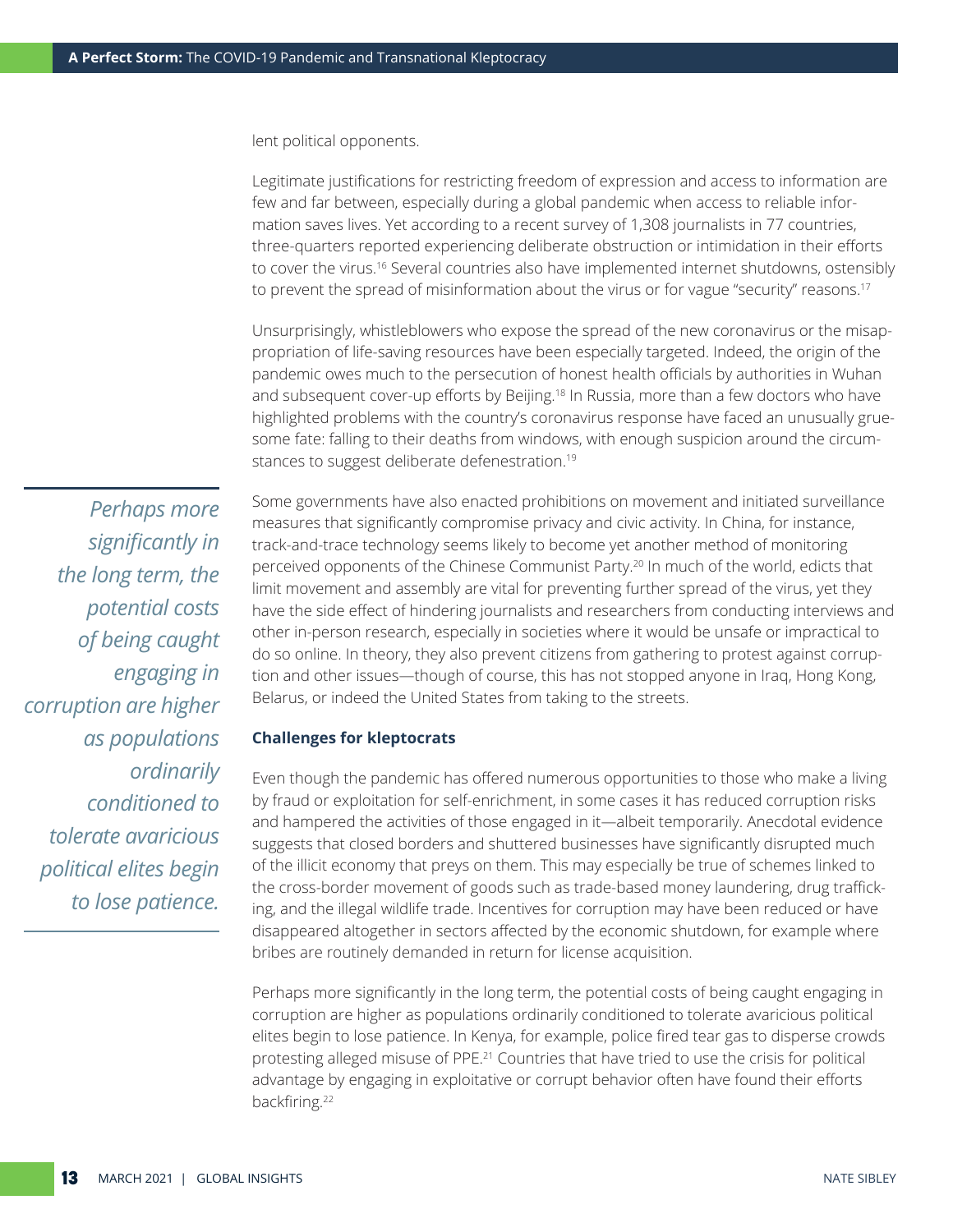Finally, corrupt leaders should be concerned about the implications of renewed global anticorruption leadership by the United States and its democratic partners. President Biden has committed to countering kleptocracy as a cornerstone of his administration's foreign policy, while the 116<sup>th</sup> Congress overcame partisan divisions to enact the most significant anti-money laundering reforms in nearly two decades.<sup>23</sup>

This is not to downplay the alarming proliferation of corruption risks caused by the pandemic; however, the situation is more complicated than initial fears of an unmitigated kleptocratic free-for-all would suggest.

### **Dealing with the inherent transnational links of modern kleptocracy**

The best thing that democratic governments can do in response is stay the course on enacting vital anticorruption reforms and ramping up measures to target authoritarian kleptocracy overseas. Because contemporary kleptocracy is inherently transnational, improving transparency in advanced economies will assist independent media and civil society groups working to expose and document abuses within authoritarian regimes. Additional support for whistleblowers, strengthened anti-money laundering controls, and improved corporate transparency all will be part of this focus on fighting corruption on all fronts.

The same is true of law enforcement actions and sanctions to hold those responsible for COVID-related corruption and human rights abuses accountable. After all, authoritarian regimes are counting on distraction in the international community to engage in repression that might ordinarily carry adverse consequences. Providing material support for independent media and civil society within kleptocratic societies, for example through the Global Media Defense Fund, and helping them to network with collaborative groups, such as the International Consortium of Investigative Journalists, should also be priorities.

The COVID-19 pandemic undoubtedly has exacerbated existing corruption risks while creating new opportunities for avaricious political elites. At the same time, it has posed some unexpected challenges and exposed vulnerabilities for corrupt authoritarians who are accustomed to exploiting the global economy in secrecy and with total impunity. Public awareness of the harm caused by kleptocracy has never been keener—and never felt more personal than when it involves the theft of resources that should have been used to save lives. Independent media and civil society groups who work to expose corruption may be under severe attack, but they are also more organized and connected than ever before. And with renewed U.S. leadership, many democracies are now working to address financial vulnerabilities that facilitate and incentivize transnational corruption while targeting kleptocracy overseas. It is still possible that we may look back on the COVID-19 pandemic as a turning point, rather than a setback, in the longer struggle against transnational kleptocracy.

*Because contemporary kleptocracy is inherently transnational, improving transparency in advanced economies will assist independent media and civil society groups working to expose and document abuses within authoritarian regimes.*